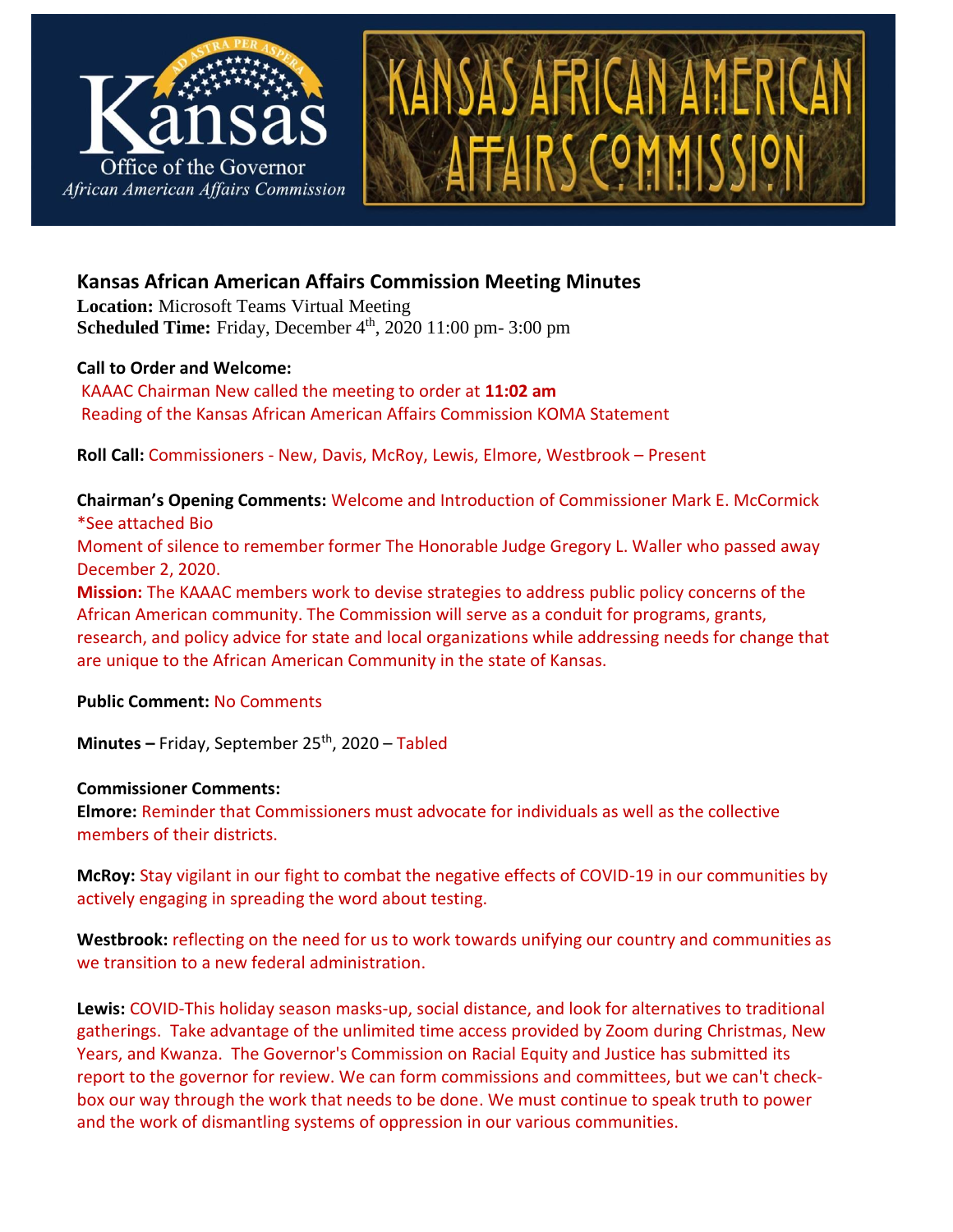**New:** Recruitment of technical advisors and commitment of Commissioners to chair one of the five KAAAC areas of focus: Schools and Educational Opportunity Health and Safe Communities Economic Opportunity and Asset Building Criminalization and Social Justice Civic Leadership and Advocacy

# **Special Guest:** Governor Laura Kelly Conversation Highlights

- $\triangleright$  KAAAC legislative priorities play a critical role in driving the conversations and public policies to make Kansas a more equitable place for all.
- $\triangleright$  The last year has helped to shine a light on inequality embedded in our society. Unique barriers to employment, education opportunities, healthcare, housing,and other essential services and how profoundly they impact our Black and Brown communities.
- $\triangleright$  COVID-19 pandemic has disproportionately affected communities of color. Black and Brown Kansans are more likely to be infected by the virus and become seriously ill and succumb to its harmful effects. Barriers in accessing quality childcare and high-speed internet put our communities of color at a distinct disadvantage when school buildings were closed to mitigate the spread of the virus through federal funding provided to our state by the CARES ACT.
- $\triangleright$  The administration...
	- Has worked to strengthen our social safety net and increase Black Kansans' access to critical support systems.
	- Expanded unemployment insurance benefits
	- Implemented programs to support low-wage and essential workers.
	- Improved access to child care.

While continued support from our federal partners is essential, my administration will not stop looking for ways to make our government work better for Kansans who have been disproportionately impacted by this health crisis.

- $\triangleright$  Vaccine distribution plan...
	- The administration will continue to prioritize those who are high risk to keep Kansans in every community healthy.
- $\triangleright$  Get our kids back to school
- $\triangleright$  Protect our small businesses
- $\triangleright$  Convened a diverse group of stakeholders to address the systemic inequalities in our state, the Commission on Racial Equity and Justice…
	- Developing and recommending actions the administration can take to address racism in our state.
	- So far the group is primarily focused on law enforcement relations.
	- Commission has held dozens of listening sessions ranging in topics from juvenile justice, mental health, substance use, and other concerns.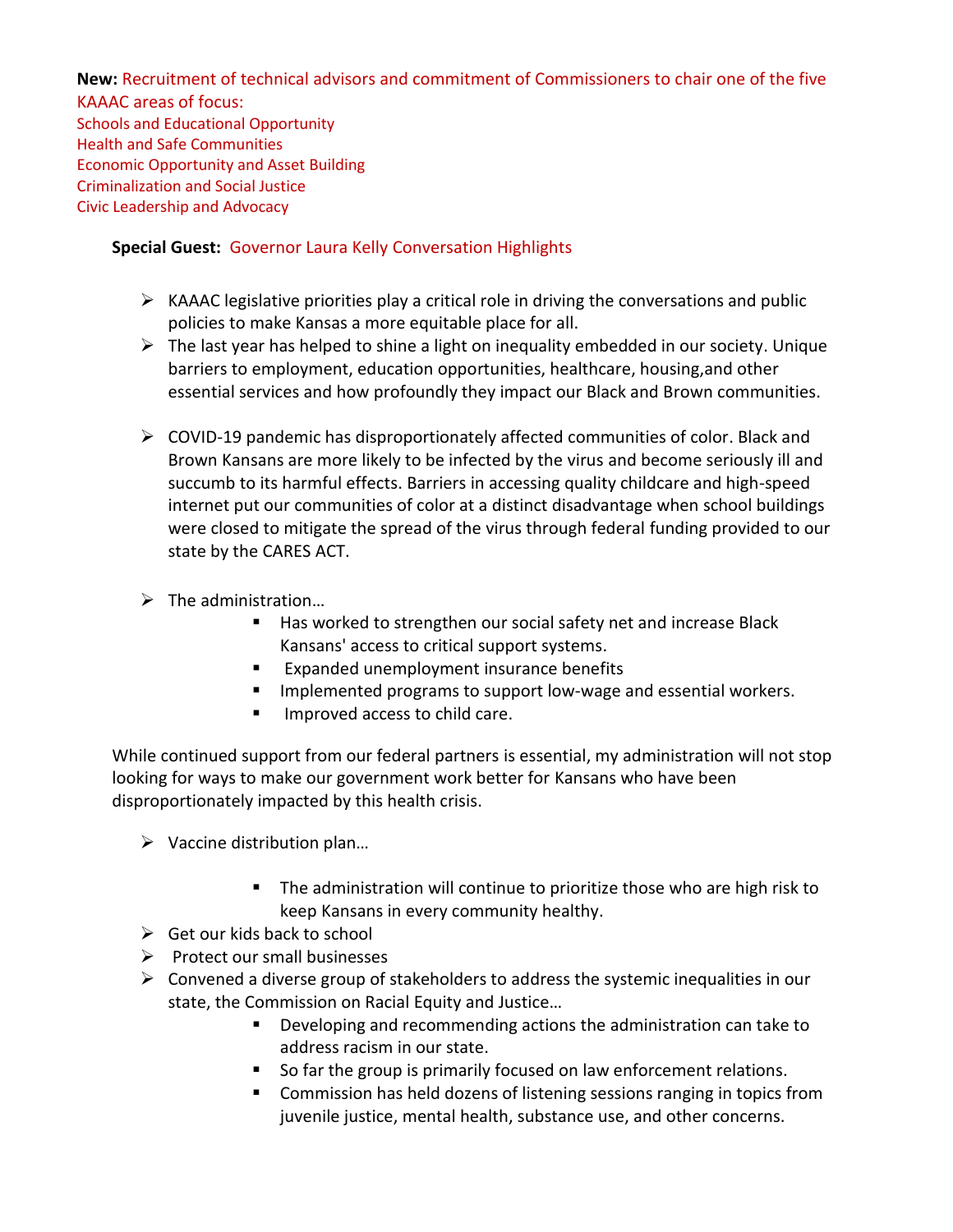- Commission's first report contained initial steps we can take to increase racial equity and justice in Kansas
- Detailed steps outlined in this report covered everything from enhanced anti-bias training curriculum for law enforcement trainees, increasing diversity in law enforcement ranks, state government, and expanding public defender offices.
- $\triangleright$  Committed to doing all I can to drive these policy initiatives
- $\triangleright$  Committed to improving the quality of life for African American communities.
- ➢ The administration has prioritized rebuilding our state's foundation. Reinvesting in four core government services
	- Education
	- Healthcare
	- Infrastructure
	- Economic Development
- ➢ Ensuring Quality Education For All
- $\triangleright$  Capital investments: supporting programs that provide resources to assist Black and Brown business owners like the office of minority and women business development houses in the Kansas Department of Commerce
- $\triangleright$  Expanding access to health care to the 150,000 Kansans who currently fall into the coverage gap.

#### **Commission Q&A**

Contact: Becky Sabel | Director of Operations and Scheduling Kansas Governor Laura Kelly 300 SW 10th Avenue, Room 241-S | Topeka, Kansas 66612 Office: (785) 368-6590 Kyle Freese

### **Brief Commissioner District Highlights**

### **District-4 Commissioner Elmore**

New City Regulation: Working on a project with a senior citizen who is having issue with the city's regulation forcing the home owner to remove or relocate a carport that was built 24 years ago. Organize meeting with County officials and accompanied individual to court.

### **District-2 Commissioner Lewis**

Continuing to work with the Lawrence/Douglas County Community Remembrance Project Coalition is working towards getting an Equal Justice Initiative historical marker created for the 1882 lynching's that happened in Lawrence, Kansas, and planning activities around its dedication. Also working with Salina.

### **District- 2 Commissioner New**

[Topeka United](https://www.topekaunited.org/about-us.html) Mission: Building Community, One Relationship At A Time. Group is working on a project called Mosaic Partners. An Initiative the pairs people in the community from diverse background to build a relationship that can promote unity.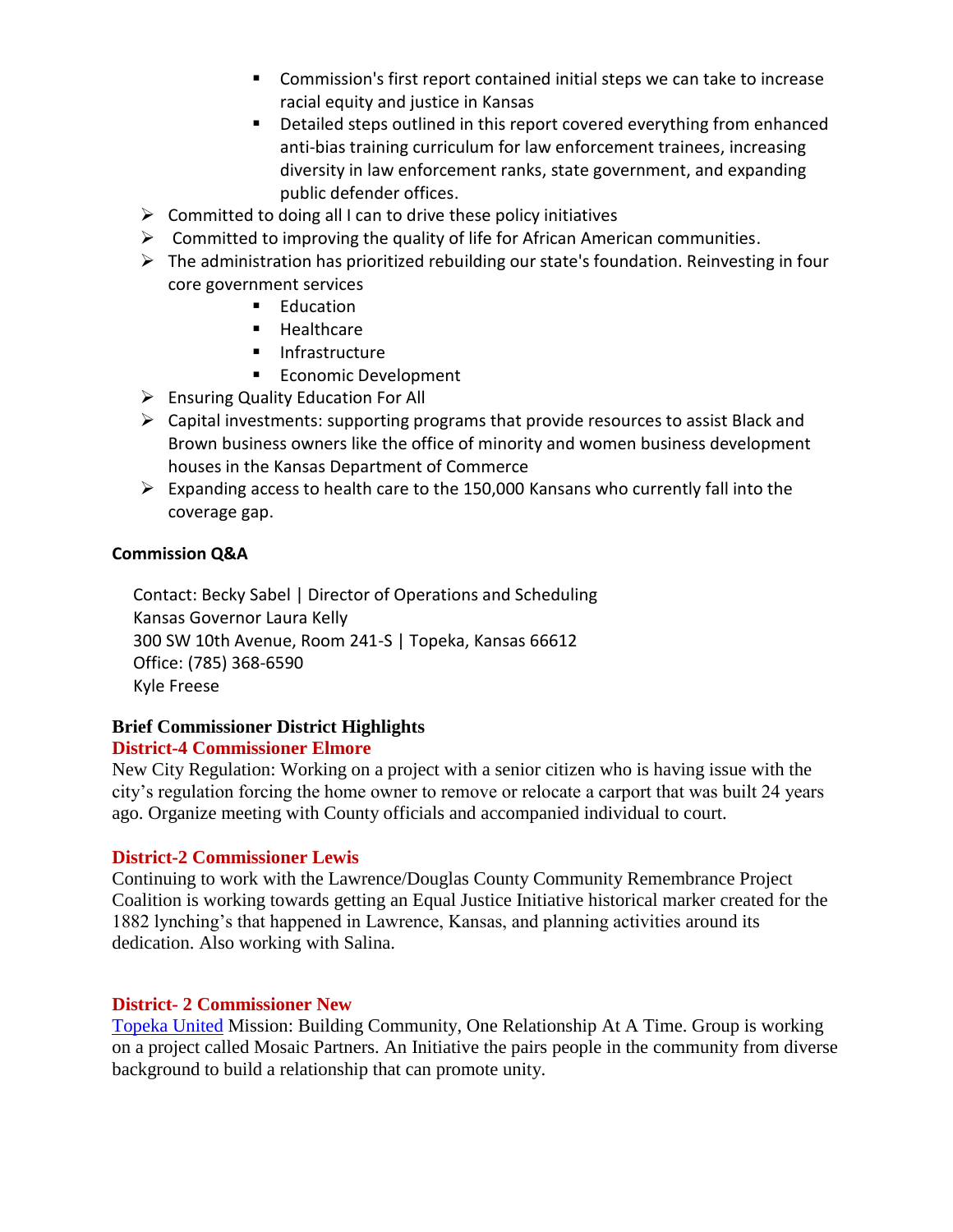**District- 1 Commissioner Davis** Virus updates**.** Coordinating with Reverend Dee Williamston, the United Methodist Church District Superintendent to identify mobile testing sites.

## **Brief Executive Director Update**

- KAAAC Website Refresh Update: 3 pages of updates and corrections submitted to OITS.
- Possibility of another Intern from Washburn.
- COVID Testing / Vaccine Updates
	- o KAAAC has helped KDHE identify approximately 25 potential mobile testing sites in predominantly African American communities across the state of Kansas. special thanks to Commissioner Elmore and Commissioner Davis for sitting in on meetings with KDHE.
	- o KLC- Kansas Beats the Virus To combat the spread of COVID-19, the Kansas Leadership Center launched "Kansas Beats the Virus," a public health partnership with the State of Kansas. For its part, KLC called on its partners and alumni to hold 1,000 community meetings across the state by December 31.
	- o [GOGETTESTED](https://www.gogettested.com/kansas)
- Annual Legislative Summit: Partnership with Kansas Black Legislative Council December 12<sup>th</sup>, 4<sup>th</sup> District Commissioner Mcroy will be the moderator

### **Presentations:**

- **Payday Loans** Shanae' Calhoun, Topeka Jump
- **Medicaid Expansion in Kansas** April Holman, Exec. Dir. Alliance for a Healthy Kansas
- **Bail Bond Reform** Judge Karen Arnold-Burger, Chief Judge of the Kansas Court of Appeals
- **Foster Care Reform** Min. Nina Shaw-Woody, Executive Director Kansas Family Action Network
- **Suspended Drivers Licenses** Mike Fonkert, Campaign Director Kansas Appleseed
- **Redistricting & Lack of Public Defenders for Juveniles** Kansas Senator David Haley
- **Legislative Advocacy** Kerry Gooch
- Scott Allegrucci Director of Appointments for the Governor's office update: Governor Kelly has made 500 appointments 19% have been POC 60% have been women.
- $\blacksquare$  Federal Appointments [The Plum Book](https://www.govinfo.gov/content/pkg/GPO-PLUMBOOK-2020/pdf/GPO-PLUMBOOK-2020.pdf)
- Update on Rep. Finney Evergy Bill HB2321
- 74-9906. Appointment of Technical Advisors and Assistants: Schools and Educational Opportunity – **Commissioner Lewis** Health and Safe Communities – **Commissioner McCormick** Economic Opportunity and Asset Building Criminalization and Social Justice Civic Leadership and Advocacy – **Commissioner Mcroy**

**Motion:** KAAAC Commissioner will recruit technical advisors to assist in the mission work of commission and ED Cox will send a list of the KAAAC 5 Focus Areas to Commissioners. Motioned by Commissioner Mcroy; 2nd Commissioner Elmore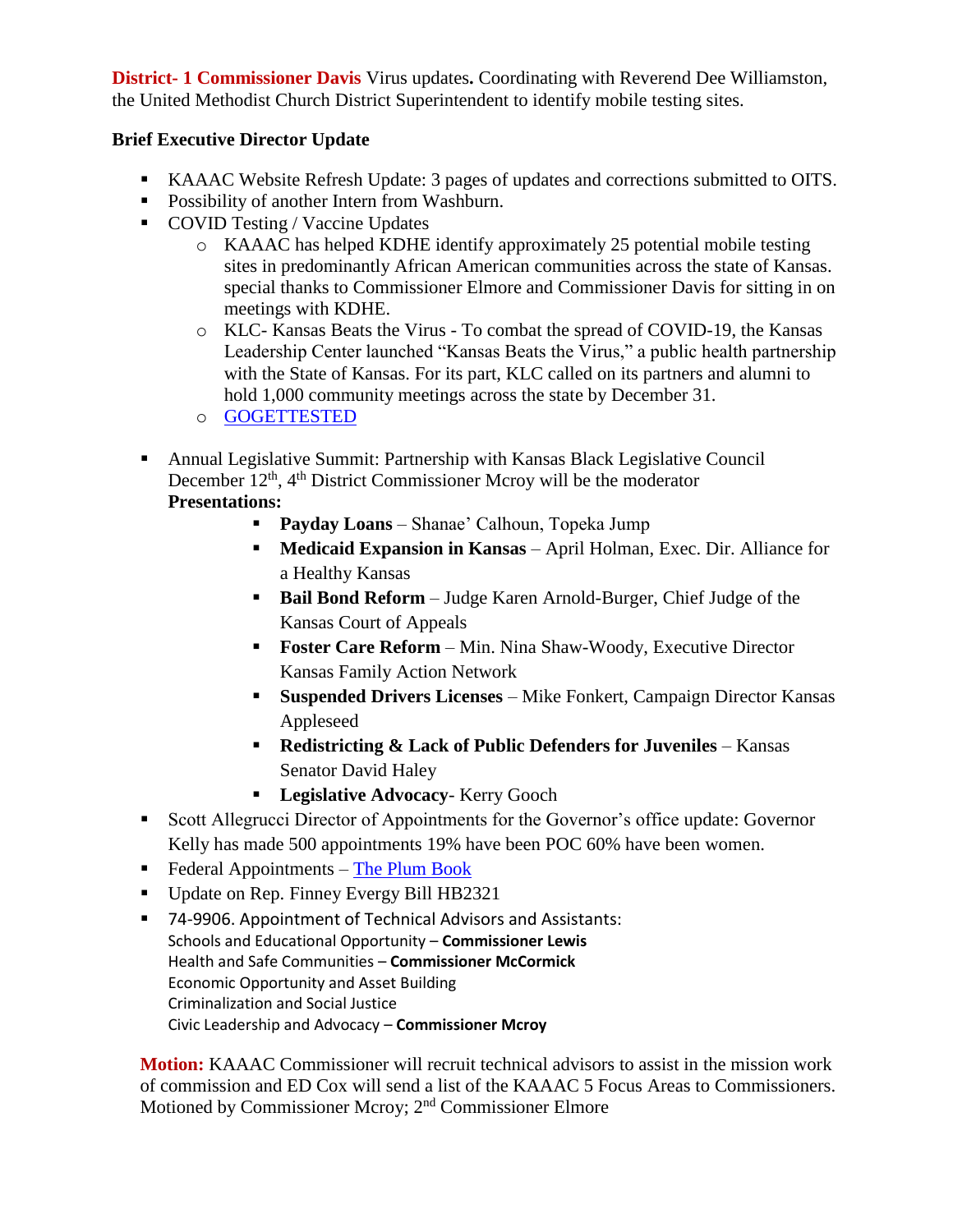**Action Item:** ED Cox is to draft form email/invitation that Commissioners can use to recruit advisors.

**Action Item:** Commissioner McCroy will send ED Cox information on a legal intern from Washburn for KAAAC legislative work.

**• MLK 2021 update-** This year's event will be virtual. This event will be presented in partnership with the Kansas Volunteer Commission.

# **Action Item:** Commissioner Beryl New will confirm with Mr. Kevin Wilmott **The Governor's Annual Martin Luther King, Jr. Celebration- Proclamation Request & Information**

Date: Thursday, January 14<sup>th</sup>, 2021

**Theme:** Where Do We Go from Here: Chaos or Community?

**Lead Quote:** "Let us be those creative dissenters who will call our beloved nation to a higher destiny, to a new plateau of compassion, to a more noble expression of humanness." ― Martin Luther King Jr. **Goal/Reflection:** Where do we go from here? Which will we choose Chaos or Community? After one of the most contentious election on record, how do we return to the pathway "forward" towards …National reconciliation, civility, truthfulness, forgiveness, kindness, humility, and inclusiveness, or will we continue to detour backward towards dissension, division, deceitfulness, accusation, hostility, anger, pride, intolerance

**Keynote:** Kevin Willmott, Oscar award-winning director, screenwriter, and professor of Film and Media Studies at the University of Kansas

#### **Graphics:**



**Adjournment:** Meeting called to adjournment at 1:56 pm